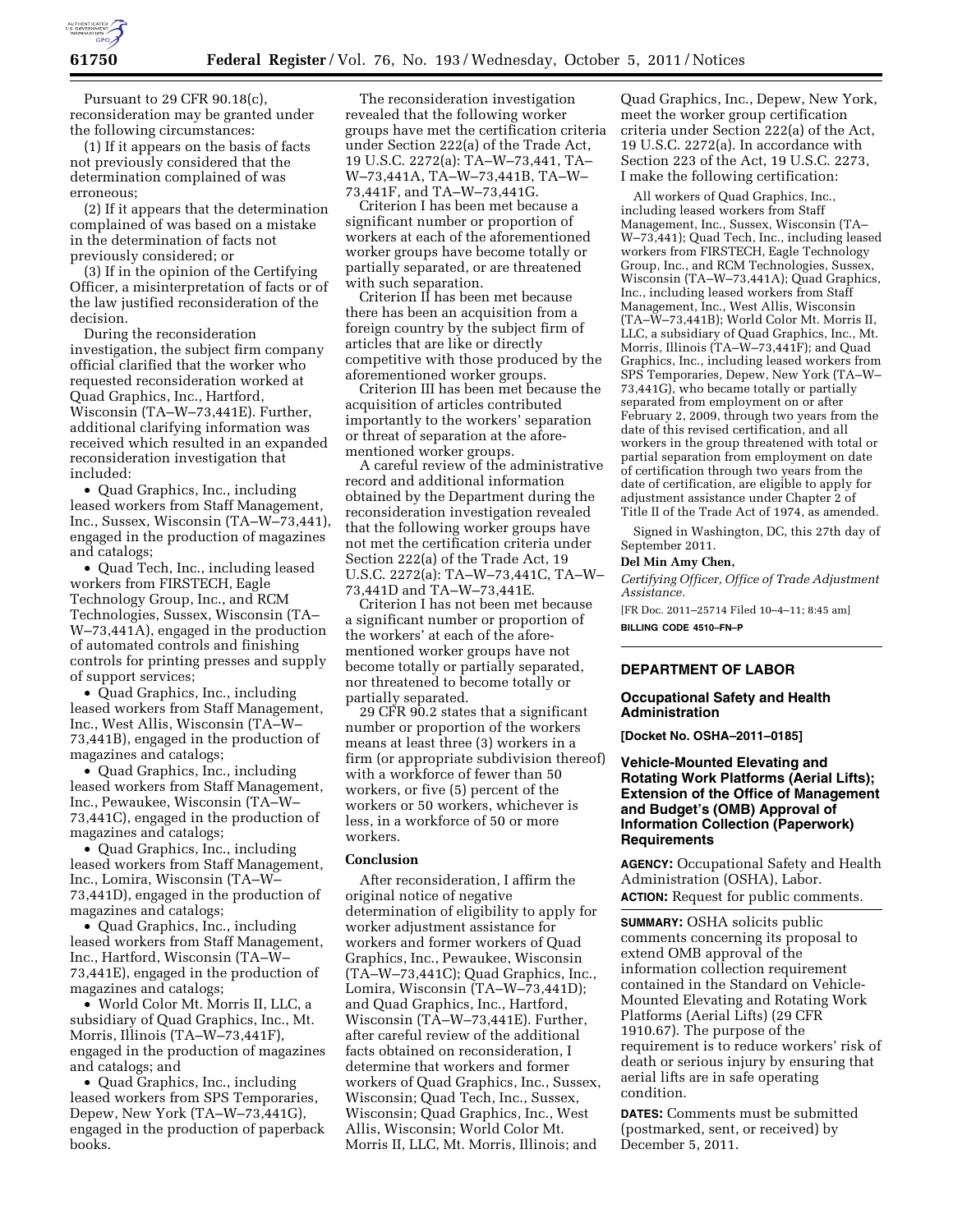#### **ADDRESSES:**

*Electronically:* You may submit comments and attachments electronically at *[http://](http://www.regulations.gov) [www.regulations.gov,](http://www.regulations.gov)* which is the Federal eRulemaking Portal. Follow the instructions online for submitting comments.

*Facsimile:* If your comments, including attachments, are not longer than 10 pages, you may fax them to the OSHA Docket Office at (202) 693–1648.

*Mail, hand delivery, express mail, messenger, or courier service:* When using this method, you must submit a copy of your comments and attachments to the OSHA Docket Office, Docket No. OSHA–2011–0185, U.S. Department of Labor, Occupational Safety and Health Administration, Room N–2625, 200 Constitution Avenue, NW., Washington, DC 20210. Deliveries (hand, express mail, messenger, and courier service) are accepted during the Department of Labor's and Docket Office's normal business hours, 8:15 a.m. to 4:45 p.m., e.t.

*Instructions:* All submissions must include the Agency name and OSHA docket number (OSHA–2011–0185) for the Information Collection Request (ICR). All comments, including any personal information you provide, are placed in the public docket without change and may be made available online at *[http://www.regulations.gov.](http://www.regulations.gov)*  For further information on submitting comments, see the ''Public Participation'' heading in the section of this notice titled ''Supplementary Information.''

*Docket:* To read or download comments or other material in the docket, go to *<http://www.regulations.gov>*  or the OSHA Docket Office at the address above. All documents in the docket (including this **Federal Register**  notice) are listed in the *[http://](http://www.regulations.gov) [www.regulations.gov](http://www.regulations.gov)* index; however, some information (e.g., copyrighted material) is not publicly available to read or download through the Web site. All submissions, including copyrighted material, are available for inspection and copying at the OSHA Docket Office. You may also contact Theda Kenney at the address below to obtain a copy of the ICR.

### **FOR FURTHER INFORMATION CONTACT:**

Theda Kenney or Todd Owen, Directorate of Standards and Guidance, OSHA, U.S. Department of Labor, Room N–3609, 200 Constitution Avenue, NW., Washington, DC 20210; telephone (202) 693–2222.

#### **SUPPLEMENTARY INFORMATION:**

#### **I. Background**

The Department of Labor, as part of its continuing effort to reduce paperwork and respondent (i.e., employer) burden, conducts a preclearance consultation program to provide the public with an opportunity to comment on proposed and continuing information collection requirements in accordance with the Paperwork Reduction Act of 1995 (44 U.S.C.  $3506(c)(2)(A)$ . This program ensures that information is in the desired format, reporting burden (time and costs) is minimal, collection instruments are clearly understood, and OSHA's estimate of the information collection burden is accurate. The Occupational Safety and Health Act of 1970 (the OSH Act) (29 U.S.C. 651 *et seq.*) authorizes information collection by employers as necessary or appropriate for enforcement of the OSH Act or for developing information regarding the causes and prevention of occupational injuries, illnesses, and accidents (29 U.S.C. 657). The OSH Act also requires that OSHA obtain such information with minimum burden upon employers, especially those operating small businesses, and to reduce to the maximum extent feasible unnecessary duplication of efforts in obtaining information (29 U.S.C. 657).

*Manufacturer's Certification of Modifications (§ 1910.67(b)(2)).* The Standard requires that when aerial lifts are ''field modified'' for uses other than those intended by the manufacturer, the manufacturer or other equivalent entity, such as a nationally recognized testing laboratory, must certify in writing that the modification is in conformity with all applicable provisions of ANSI A92.2–1969 and the OSHA standard and that the modified aerial lift is at least as safe as the equipment was before modification. Employers are to maintain the certification record and make it available to OSHA compliance officers. This record provides assurance to employers, workers, and compliance officers that the modified aerial lift is safe for use, thereby, preventing failure while workers are being elevated. The certification record also provides the most efficient means for the compliance officers to determine that an employer is complying with the Standard.

#### **II. Special Issues for Comment**

OSHA has a particular interest in comments on the following issues:

• Whether the proposed information collection requirements are necessary for the proper performance of the Agency's functions, including whether the information is useful;

• The accuracy of OSHA's estimate of the burden (time and costs) of the information collection requirements, including the validity of the methodology and assumptions used;

• The quality, utility, and clarity of the information collected; and

• Ways to minimize the burden on employers who must comply; for example, by using automated or other technological information collection and transmission techniques.

#### **III. Proposed Actions**

OSHA is requesting that OMB extend its approval of the information collection requirement contained in the Standard on Vehicle-Mounted Elevating and Rotating Work Platforms (Aerial Lifts) (29 CFR 1910.67). The Agency wishes to retain its current estimate of 21 burden hours. The Agency will summarize the comments submitted in response to this notice and will include this summary in the request to OMB.

*Type of Review:* Extension of a currently approved collection.

*Title:* Vehicle-Mounted Elevating and Rotating Work Platforms (Aerial Lifts) (29 CFR 1910.67).

*OMB Control Number:* 1218–0230. *Affected Public:* Business or other forprofits; not-for-profit organizations; Federal Government; State, Local, or Tribal Government.

*Number of Respondents:* 1,000. *Total Responses:* 1,014 *Frequency:* On occasion.

*Average Time Per Response:* Ranges from 1 minute (.02 hour) to maintain the manufacturer's certification record to 2 minutes (.03 hour) to disclose the record to an OSHA Compliance Officer.

*Estimated Total Burden Hours:* 21. *Estimated Cost (Operation and Maintenance*): \$0.

## **IV. Public Participation—Submission of Comments on this Notice and Internet Access to Comments and Submissions**

You may submit comments in response to this document as follows: (1) Electronically at *[http://](http://www.regulations.gov)  [www.regulations.gov,](http://www.regulations.gov)* which is the Federal eRulemaking Portal; (2) by facsimile (fax); or (3) by hard copy. All comments, attachments, and other material must identify the Agency name and the OSHA docket number for the ICR (Docket No. OSHA–2011–0185). You may supplement electronic submissions by uploading document files electronically. If you wish to mail additional materials in reference to an electronic or facsimile submission, you must submit them to the OSHA Docket Office (see the section of this notice titled **ADDRESSES**). The additional materials must clearly identify your